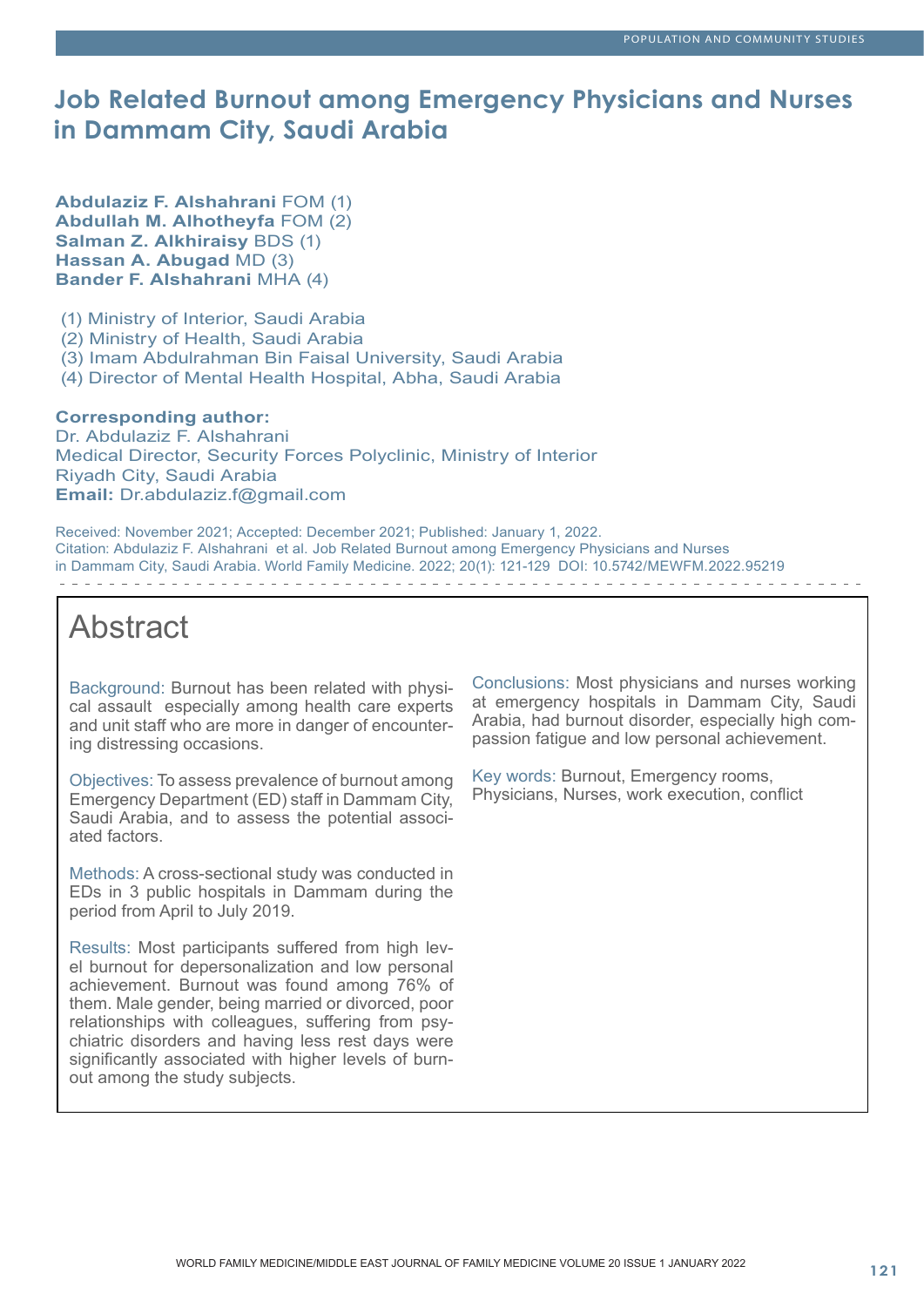#### **Background**

Burnout is "a disorder of compassion weariness, depersonalization, and decreased individual achievement that can happen among people who work among groups and help others" and it alludes to a contrary outcome of chronic and incessant work pressure (1). Burnout has been related with physical ambushing especially among health care experts and unit staff who are more in danger of encountering distressing occasions (2). Patient's pain and passing, uncooperative conduct of the patient, irrational requests, problematic patients, trouble with organization and absence of passionate help from colleagues and other staff members were viewed as potential stressors (3, 4).

For example, in Dammam, there are around a million people and contrasted with the quantity of emergency rooms for only three hospitals i.e., King Fahad University Hospital; Maternity and Children Hospital; and Dammam Center Hospital (5). The congestion of ED has different impacts as putting the patient in danger and poor outcomes, diminished doctor's profitability, expanded dissatisfaction among medicinal staff, and causing burnout (6).

A cross-sectional study n was held in the emergency medical hospital of University of Tanta, Egypt in 2015, and shows that age, recurrence of presentation to brutality and cruelty at work, long experience, work load, supervision and work exercises were huge indicators of burnout disorder 66% (7). In different cross-sectional studies dependent on a survey directed in a college in Niš in 2016, focusing on ED doctors and medical caretakers, argues that the personal factors in adapting to work pressure altogether diminish the burnout disorder (8). The presentation of savagery in the workplace is related with burnout in ED staff 64% (9). Diminished requests and increment of labourers' autonomy over their activities lessens the burnout disorder (10). Burnout disorder influences the execution of work adversely (11).

Also, a cross-sectional review study demonstrated that feeble logic because of business related pressure can influence the presentation of burnout adversely (12). Multilevel relapse examination study showed that the atmosphere and lack of cooperation among collaborators are considered hazard factors of burnout disorder (13).

This study aimed at assessing of the prevalence of burnout among ED staff in Dammam and assessing the potential associated factors.

## **Methods**

#### **Study design and sample:**

A cross-sectional study was conducted in Emergency Departments in governmental hospitals in Saudi Arabia including Qatif central hospital in Dammam, and Dammam central hospital and Maternity and children in Dammam from April to July 2019. These hospitals are the main providers of emergency and trauma service in Dammam, Saudi Arabia (KSA).

#### **Study population and sample size:**

The targeted population included all ED physicians and nursing staff in Dammam City, Saudi Arabia. The inclusion criteria were all doctors and nurses of ED staff in the governmental hospitals who have been working for more than one year. Those who had experience of less than one year in the ED, trainees, physicians and nurses who are working in administration or those who work in ED in private hospitals were excluded.

#### **Sampling:**

All Doctors and nurses working in the ED in the targeted hospitals were approached with a questionnaire sheet to cover the calculated required minimum sample size which is 104. The total number of ED physicians and nurses in the targeted hospitals is 150. The sample size was calculated by the Epi-Info Software, based on 95% level of significance, assuming that the prevalence of stress and burnout among ED physicians and nurses is 64.1% with accepted margin error 5%.

#### **Study tools and data collection:**

The questionnaire was developed after reviewing relevant literature by searching several medical databases, e.g., Science Direct, Scopus, PubMed. The questionnaire was reviewed and validated by three experts then the data were collected. Data were collected by visiting the hospitals 5 days per week until all staff were covered, by using a selfadministered questionnaire after obtaining the acceptance from the administration to distribute the questionnaire to all ED doctors and nurses. The questionnaires were completed and returned to data collectors in the same session. This questionnaire covered the sociodemographic characteristics (age (in years), gender (male and female), marital state (married, single, divorced, widowed), occupation (nurse, doctors), and job details (workload per shift [how many patients seen by each doctor/nurse], number of shifts per month, number of off-days between shifts (1, 2 or 3), years of experience, professional responsibilities (residents, specialist or consultant for physicians) and (head nurse or nurse for nurses), previous exposure to workplace violence (physical or verbal) and job satisfaction (relation with colleagues [excellent, very good, good, or poor], relation with supervisor (excellent, very good, good, or poor) and bullying from colleagues or supervisors (yes, no).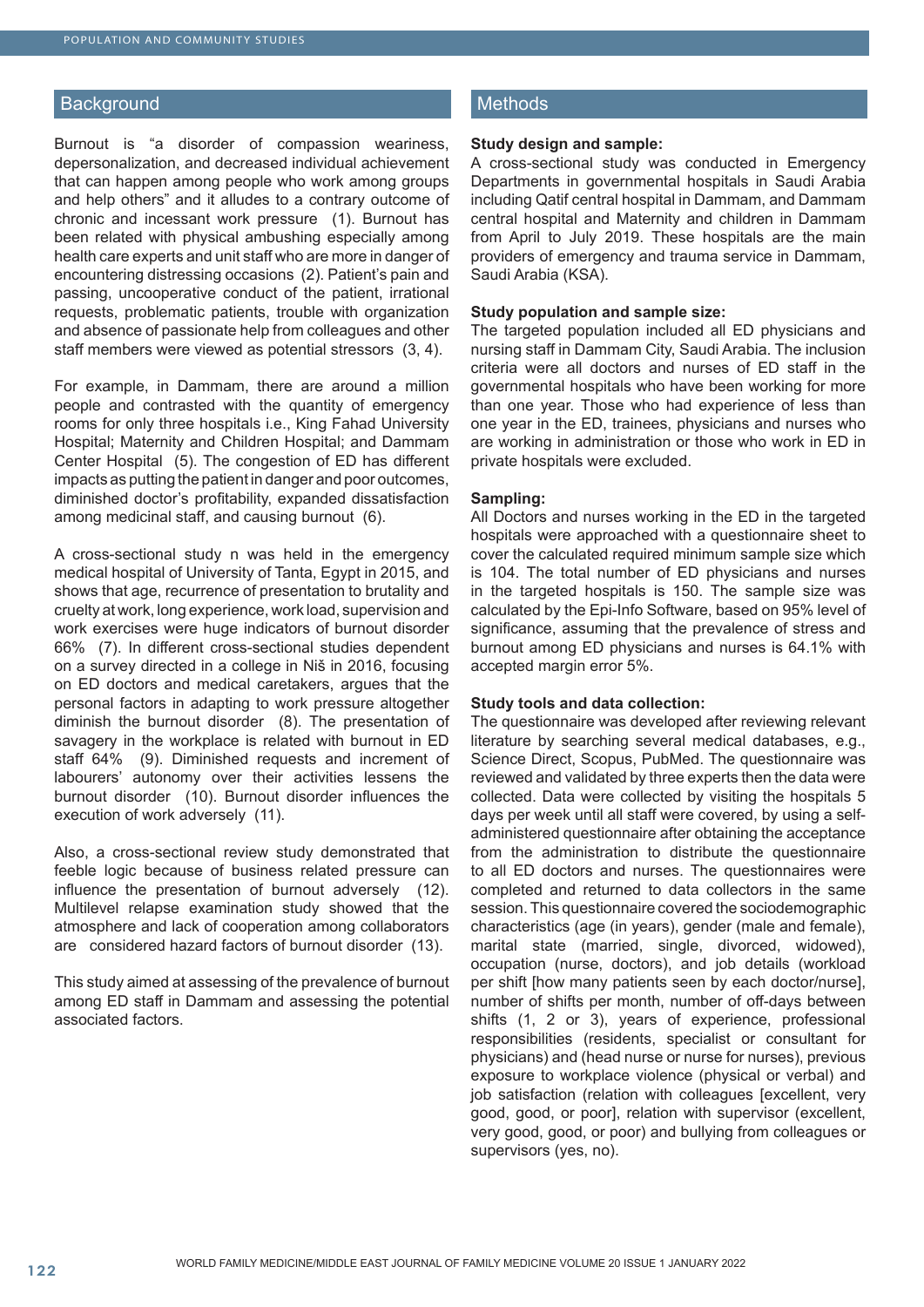Burnout was measured through the Maslach Burnout Inventory (MBI). The MBI measures burnout using 22 items grouped in three scales: emotional exhaustion (9 items), depersonalization (5 items) and reduced personal accomplishment (8 items). Emotional exhaustion measures feelings of being emotionally exhausted; depersonalization measures the development of negative attitudes toward the recipients; and personal accomplishment measures feelings of successful achievement. Participants were asked to answer the MBI items based on how often they experience these feelings on a 7-point Likert scale ranging from 0 (never) to daily (6) with possible sum scores of burnout, ranging from 0 to 132.

#### **Ethical approval:**

The ethical committee of faculty of medicine and the 3 included hospitals approved the study and the questionnaire sheet. A written informed consent was provided from the participants included in the study.

#### **Statistical analysis:**

The data processing was done using the Statistical Package for Social Sciences (SPSS, version 22).

#### **Results**

#### **Demographics of the studied subjects:**

Table (1) shows distribution of the studied group regarding basic characteristics. Dc hospital was 55 (52.9%) and Dm hospital was 49 (47.1%). Males were 58 (55.8%) and females were 46 (44.2%). Regarding nationality, Saudi was higher with 76 (73.1%) and non-Saudi was 28 (26.9%). Married cases were higher with 76 (73.1%) followed by single cases with 22 (21.2%). Regarding professional levels, resident (physician) was higher with 50 (48.1%) followed by diploma and specialist (nurse) with the same ratio 19 (18.3%). According to occupation, physician was higher with 67 (64.4%) followed by nurse with 34 (32.7%) and head nurse with 3 (2.9%). Number of off days between shifts was 1 in 51 (49%) cases while it was 2 and above in 53 (51%) cases. Regarding exposure to work related violence, verbal was higher with 70 (67.3%). Cases have been subjected to bullying, harassment in the last 12 months while the same number of cases have not with 52 (50%). Relations with supervisor were good in 38 (36.5%) cases, very good in 33 (317%) cases, excellent in 25 (24%) cases and poor in 8 (7.7%) cases. Relations with colleagues was excellent in51 (49%) cases, very good in 35 (33.7%) cases, good inb 16 (15.4%) and poor in 2 (1.9%) cases. Regarding income per month, from 10000 SR and 20000 SR was in 61 (58.7%) cases, up to 10000 SR was in 19 (18.3%) cases, from 20000 SR and 30000 SR was in 10 (9.6%) cases, from 30000 SR and 40000 SR and above 40000 SR was 7 (6.7%). Cases diagnosed with any psychiatric disorder were 15 (14.4%) and cases who were not diagnosed were 89 (85.6%).

#### **Disorders among participants:**

Table (2) shows the distribution of participants regarding their psychiatric disorders. Regarding emotional exhaustion, low level of burnout was found among 45 (43.3%) cases, followed by high level of burnout with 33 (31.7%) and moderate burnout were 26 cases (25%). Depersonalization was high in 55 (52.9%) cases, moderate in 31 (29.8%) cases and low in 18 cases (17.3%). Personal achievement was high in 54 (51.9%), low in 29 (27.9%) and moderate in 21 cases (20.2%). Burnout cases were higher (79, 76%), while non-burnout cases were 25 (24%).

Distribution of the studied group regarding burnout is shown in Figure 1.

Table (3) shows relation between incidence of burnout and different studied variables. A total of 42 participants in Dammam Central Hospital had burnout (53.2%), compared with 37 participants in Dammam Maternity and Children's Hospital (46.8%). Age of healthcare workers (HCW) without burnout ranged from 25-54 with mean value 31.84-6.216 and age with burnout ranged from 24-50 with mean value 32.78-5.952. Family size of HCW without burnout ranged from 0-8 with mean value 4.08-1.869 and family size with burnout ranged from 0-12 with mean value 3.50-2.069. Years of work experience without burnout ranged from 1-25 with mean value 6.48-5.009 and with burnout ranged from 1-22 with mean value 7.06-5.429. There was no statistically significant difference between incidence of burnout and demographic data  $(P > 0.05)$ . Numbers of shifts per month in the last 6 months without burnout ranged from 17-26 with mean value 20.24-2.728 and family size with burnout ranged from 2-28 with mean value 18.67-4.760. Numbers of patients seen per shift by HCW without burnout ranged from 5-210 with mean value 57.36-62.909 and family size with burnout ranged from 1-300 with mean value 57.29-54.930. There was a statistically significant difference regarding numbers of patients seen per shift in relation to burnout ( $P < 0.05$ ). There was a statistically significant difference regarding diagnosed with any psychiatric disorder in relation to burnout ( $P < 0.05$ ).

#### **Logistic regression analysis:**

Entering type of job, sex, marital status, relation with colleagues and days of rest between shifts as potential associated risk factors for burnout among HCW, the only statistically significant independent factors were, being married in reference to single Odds ratio (OR), 95% CI: 5.58 [1.5, 20.7] and 1 day rest in reference to 2 or more OR, 95% CI=4.16 [ 1.14, 15.1].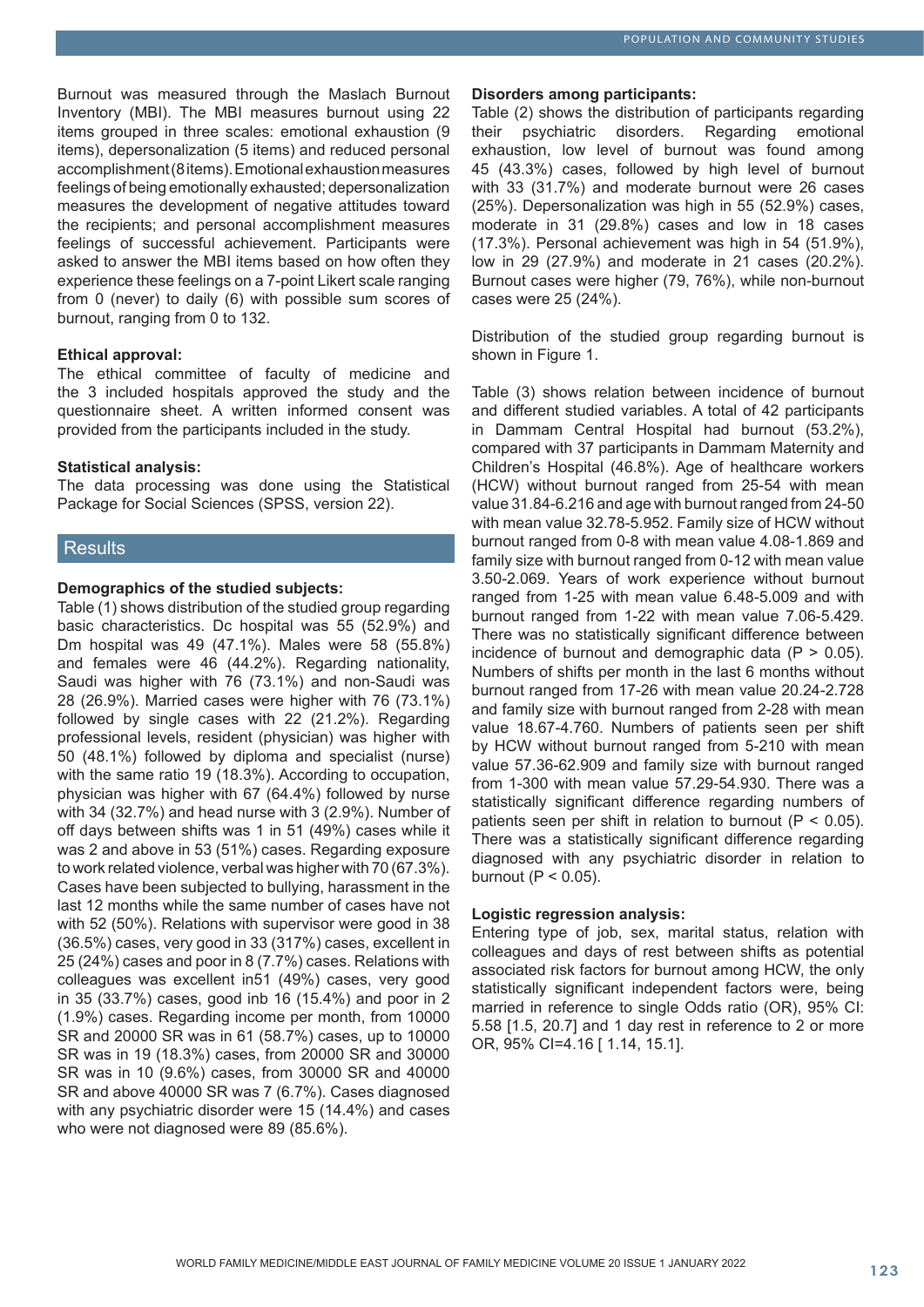## **Table 1: Demographics' and work characteristics of included subjects**

|                |                                                                  | No.     | %           |
|----------------|------------------------------------------------------------------|---------|-------------|
| Hospital       |                                                                  |         |             |
|                | Dammam central hospital                                          | 55      | 52.9        |
| ٠              | Dammam Maternity and Children hospital                           | 49      | 47.1        |
| Sex            |                                                                  |         |             |
|                | Male                                                             | 58      | 55.8        |
|                | Female                                                           | 46      | 44.2        |
| Nationality    |                                                                  |         |             |
|                | Saudi                                                            | 76      | 73.1        |
|                | Non-Saudi                                                        | 28      | 26.9        |
| Marital status |                                                                  |         |             |
| ٠              | Married                                                          | 76      | 73.1        |
|                | Single                                                           | 22      | 21.2        |
|                | Divorced                                                         | 6       | 5.8         |
|                | Professional level                                               |         |             |
|                |                                                                  |         |             |
|                | Diploma (nurse)                                                  | 19      | 18.3        |
|                | Specialist (nurse)                                               | 19      | 18.3        |
|                | Resident (physician)                                             | 50      | 48.1        |
|                | Specialist (physician)                                           | 11      | 10.6        |
|                | Consultant (physician)                                           | 5       | 4.8         |
| Occupation     |                                                                  |         |             |
|                | Physician                                                        | 67      | 64.4        |
|                | Head nurse                                                       | 3       | 2.9         |
|                | Nurse                                                            | 34      | 32.7        |
|                | Numbers of off days between shifts                               |         |             |
| ٠              | 1                                                                | 51      | 49.0        |
| ٠              | >2                                                               | 53      | 51.0        |
|                | Exposure to work related violence                                |         |             |
|                | Verbal                                                           | 70      | 67.3        |
|                | Verbal and physical                                              | 15      | 14.4        |
| ٠              | Nil                                                              | 19      | 18.3        |
|                | You have been subjected to bullying, harassment in the last year |         |             |
| ٠              | Yes                                                              | 52      | 50.0        |
|                | No                                                               | 52      | 50.0        |
|                | Relations with supervisor                                        |         |             |
|                | Excellent                                                        | 25      | 24.0        |
|                | Very good                                                        | 33      | 31.7        |
|                | Good                                                             | 38      | 36.5        |
|                | Poor                                                             | 8       | 7.7         |
|                | <b>Relations with colleagues</b>                                 |         |             |
|                | Excellent                                                        | 51      | 49.0        |
|                | Very good                                                        | 35      | 33.7        |
|                |                                                                  |         |             |
|                | Good<br>Poor                                                     | 16<br>2 | 15.4<br>1.9 |
|                |                                                                  |         |             |
|                | Income per month                                                 |         |             |
|                | Up to 10000 SR                                                   | 19      | 18.3        |
|                | $>10000 - 20000$ SR                                              | 61      | 58.7        |
|                | >20000-30000SR                                                   | 10      | 9.6         |
|                | >30000-40000                                                     | 7       | 6.7         |
|                | $>40000$ SR                                                      | 7       | 6.7         |
|                | Diagnosed with any psychiatric disorder                          |         |             |
|                | Yes                                                              | 15      | 14.4        |
| ٠              | No                                                               | 89      | 85.6        |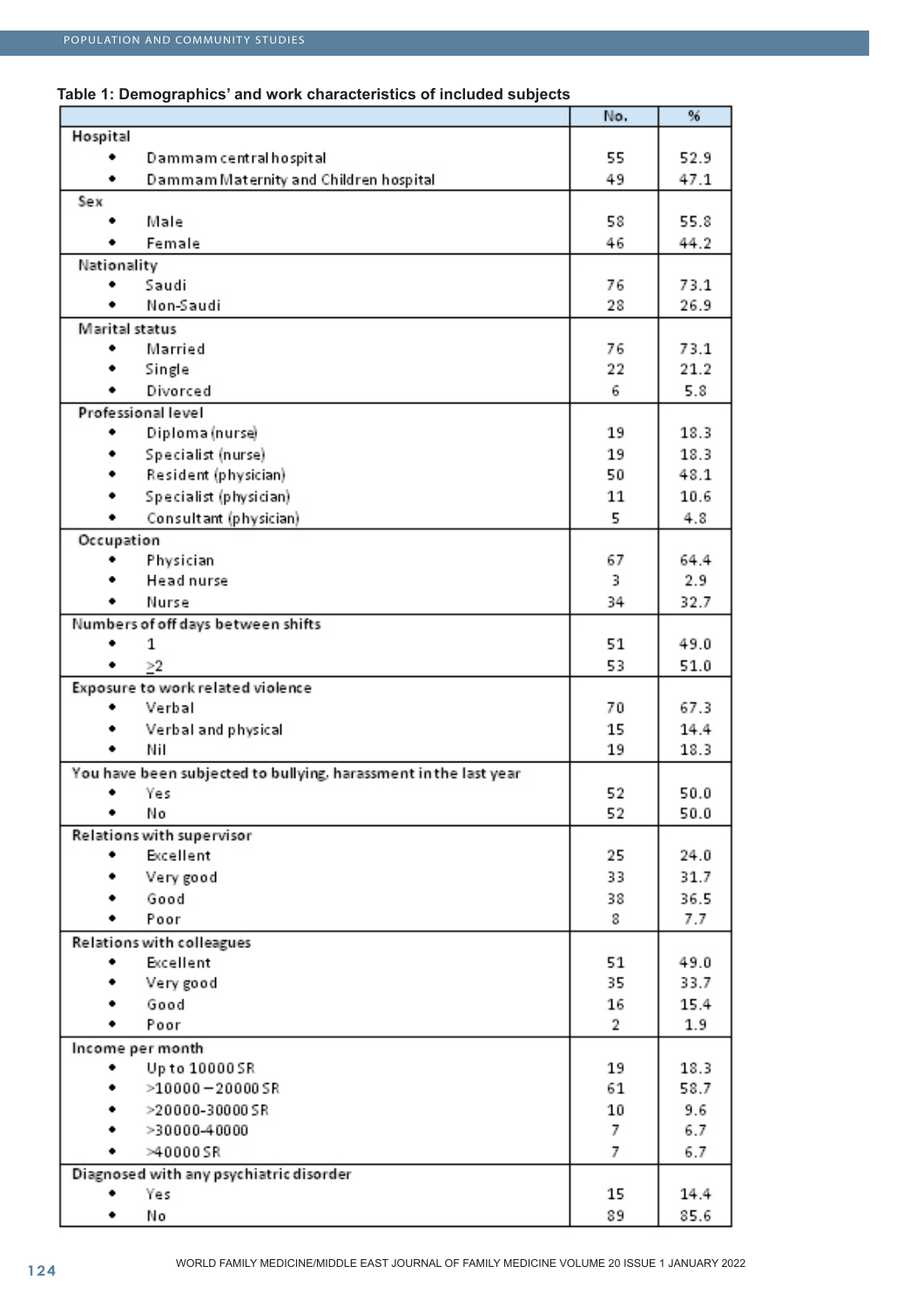|                      |                             | No. | %    |
|----------------------|-----------------------------|-----|------|
|                      | <b>Emotional exhaustion</b> |     |      |
|                      | Low level burnout           | 45  | 43.3 |
|                      | Moderate burnout            | 26  | 25.0 |
|                      | High level burnout          | 33  | 31.7 |
| Depersonalization    |                             |     |      |
|                      | Low level burnout           | 18  | 17.3 |
|                      | Moderate burnout            | 31  | 29.8 |
|                      | High level burnout          | 55  | 52.9 |
| Personal achievement |                             |     |      |
|                      | Low level burnout           | 29  | 27.9 |
| ٠                    | Moderate burnout            | 21  | 20.2 |
|                      | High level burnout          | 54  | 51.9 |
| Burnout              |                             |     |      |
|                      | Absent                      | 25  | 24.0 |
|                      | Present                     | 79  | 76.0 |

## **Table 2: Distribution of the participants according to their burnout**



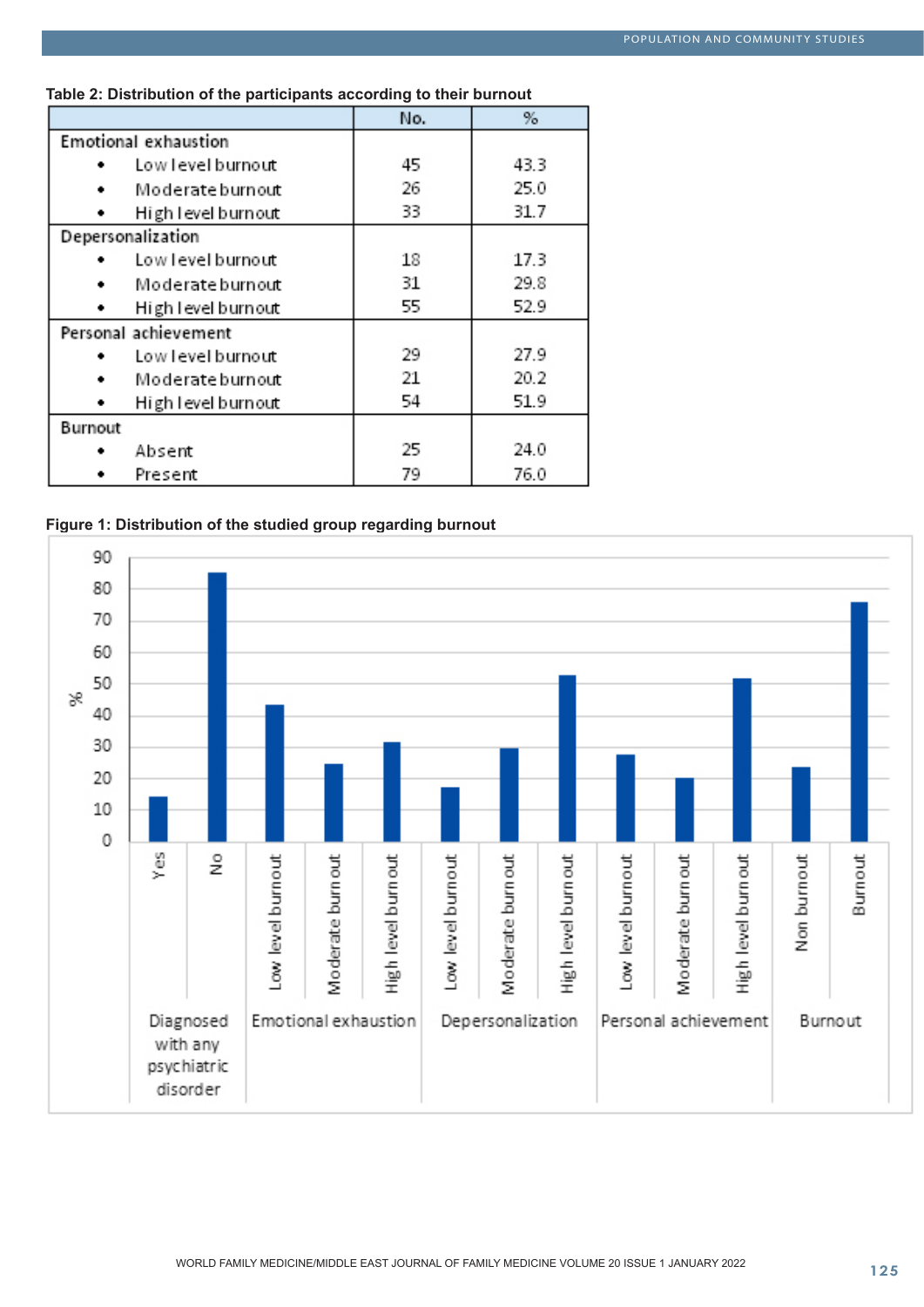## **Table 3: Relation between incidence of burnout and potential associated factors**

|                                               | Burnout |        |     |         | Test      |  |
|-----------------------------------------------|---------|--------|-----|---------|-----------|--|
|                                               |         | Absent |     | Present | statistic |  |
|                                               | No.     | %      | No. | %       | P-value   |  |
| Hospital                                      |         |        |     |         | 0.010     |  |
| Dammam central hospital                       | 13      | 23.6   | 42  | 76.4    | 0.550     |  |
| Dammam Maternity & Children hospital<br>٠     | 12      | 24.5   | 37  | 75.5    |           |  |
| Sex                                           |         |        |     |         |           |  |
| • Male                                        | 10      | 17.2   | 48  | 82.8    | 3.318     |  |
| • Female                                      | 15      | 32.6   | 31  | 67.4    | $0.049*$  |  |
| Nationality                                   |         |        |     |         |           |  |
| • Saudi                                       | 17      | 22.4   | 59  | 77.6    | 0.431     |  |
| • Non-Saudi                                   | 8       | 28.6   | 20  | 71.4    | 0.339     |  |
| Marital status                                |         |        |     |         |           |  |
| • Married                                     | 13      | 17.1   | 63  | 82.9    | 8.541     |  |
| • Single                                      | 10      | 45.5   | 12  | 54.5    | $0.036*$  |  |
| • Divorced                                    | 2       | 33.3   | 4   | 67.7    |           |  |
| Professional level                            |         |        |     |         |           |  |
| • Diploma (nurse)                             | 4       | 21.1   | 15  | 78.9    |           |  |
| • Specialist (nurse)                          | 4       | 21.1   | 15  | 78.9    | 0.867     |  |
| • Resident (physician)                        | 14      | 28.0   | 36  | 72.0    | 0.929     |  |
| • Specialist (physician)                      | 2       | 18.2   | 9   | 81.8    |           |  |
| • Consultant (physician)                      | 1       | 20.0   | 4   | 80.0    |           |  |
| Occupation                                    |         |        |     |         |           |  |
| • Physician                                   | 16      | 23.9   | 51  | 76.1    | 4.111     |  |
| • Head nurse                                  | 0       | 0.0    | 3   | 100.0   | 0.250     |  |
| • Nurse                                       | 9       | 26.5   | 25  | 73.5    |           |  |
| Numbers of off days between shifts            |         |        |     |         | 1.076     |  |
| $\cdot$ 1                                     | 10      | 19.6   | 41  | 80.4    | 0.210     |  |
| $\rightarrow$ 22                              | 15      | 28.3   | 38  | 71.7    |           |  |
| Exposure to work related violence             |         |        |     |         |           |  |
| • Verbal                                      | 21      | 30.0   | 49  | 70.0    | 4.549     |  |
| • Verbal and physical                         | 1       | 6.7    | 14  | 93.3    | 0.103     |  |
| • Nil                                         | 3.      | 15.8   | 16  | 84.2    |           |  |
| Subjected to bullying, harassment in the last |         |        |     |         |           |  |
| year                                          |         |        |     |         | 2.580     |  |
| - Yes                                         | 9       | 17.3   | 43  | 82.7    | 0.084     |  |
| • No                                          | 16      | 30.8   | 36  | 69.2    |           |  |
| Relations with supervisor                     |         |        |     |         |           |  |
| • Excellent                                   | 7       | 28.0   | 18  | 72.0    | 4.550     |  |
| • Very good                                   | 6       | 18.2   | 27  | 81.8    |           |  |
| • Good                                        | 12      | 31.6   | 26  | 68.4    | 0.208     |  |
| • Poor                                        | 0       | 0.0    | 8   | 100.0   |           |  |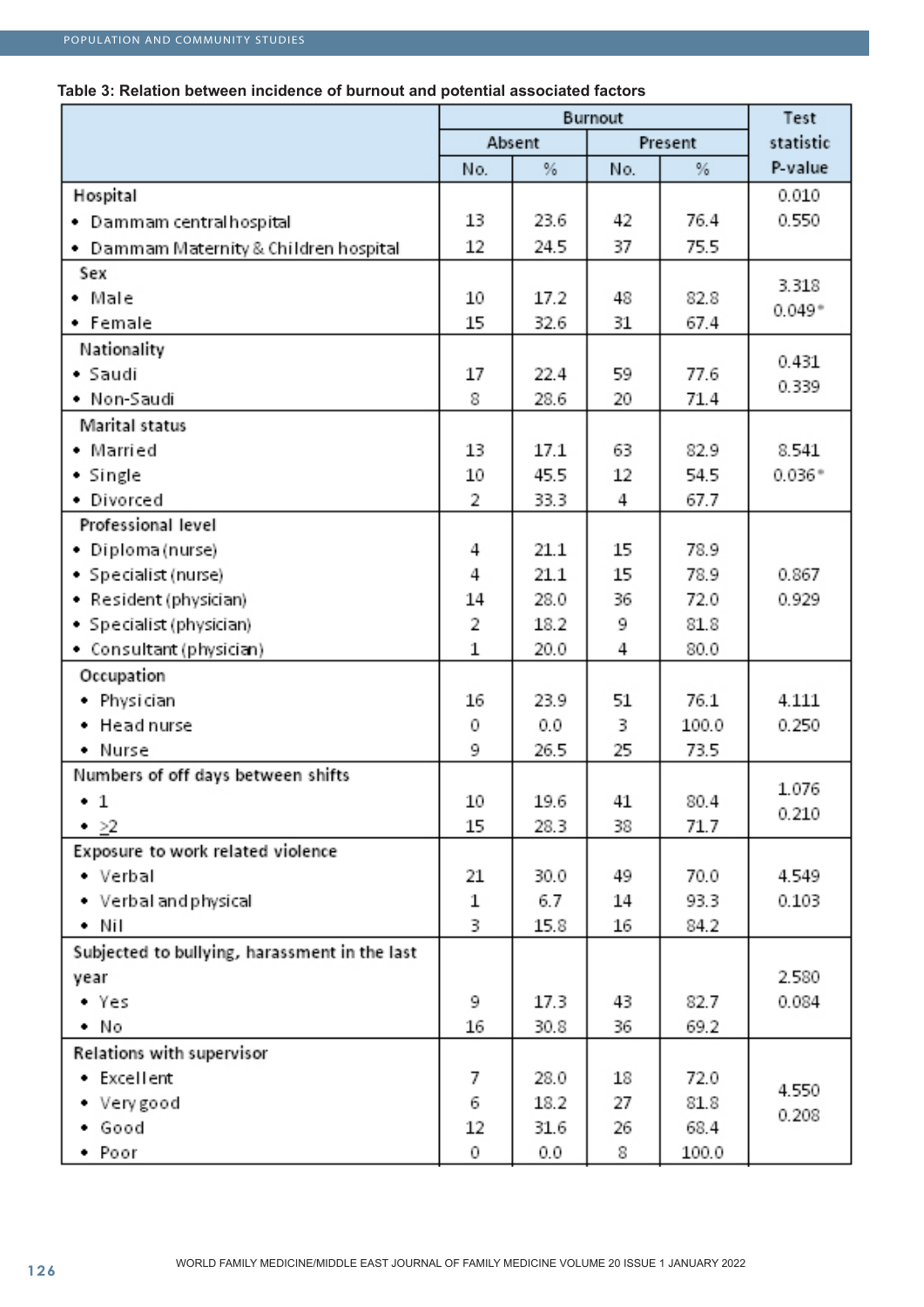## **Table 3: Relation between incidence of burnout and potential associated factors (contiued)**

| <b>Relations with colleagues</b>        |    |      |    |       |          |
|-----------------------------------------|----|------|----|-------|----------|
| • Excellent                             | 18 | 35.3 | 33 | 64.7  |          |
| • Very good                             | 6  | 17.1 | 29 | 82.9  | 7.855    |
| • Good                                  | 1  | 6.3  | 15 | 93.8  | $0.049*$ |
| • Poor                                  | 0  | 0.0  | 2  | 100.0 |          |
| Income per month                        |    |      |    |       |          |
| • Up to 10000 SR                        | 4  | 21.1 | 15 | 78.9  |          |
| $\cdot$ >10000 - 20000 SR               | 13 | 21.3 | 48 | 78.7  | 4.710    |
| $\cdot$ >20000-30000 SR                 | 2  | 20.0 | 8  | 80.0  | 0.318    |
| $\bullet$ >30000-40000                  | 4  | 57.1 | 3  | 42.9  |          |
| $-$ >40000 SR                           | 2  | 28.6 | 5  | 71.4  |          |
| Diagnosed with any psychiatric disorder |    |      |    |       |          |
| - Yes                                   | 0  | 0.0  | 15 | 100.0 | 5.547    |
| - No                                    |    | 28.1 | 64 | 71.9  | $0.011*$ |





## **Table 4: Multiple logistic regression analysis of different independent risk factors associated with burnout**

|                                            | в       | S.E.    | Wald  | df | Sig.   | OR     | 95% CI for OR |             |
|--------------------------------------------|---------|---------|-------|----|--------|--------|---------------|-------------|
|                                            |         |         |       |    |        |        | Lower         | Upper       |
| Single                                     |         |         | 7.148 |    | 2 .028 |        |               |             |
| Married                                    | 1.720   | .669    | 6.615 | Т. | .010   | 5.583  | 1.506         | 20.704      |
| Divorced                                   | - 407-  | 1.129   | .130  |    | 1.718  | .665   | .073          | 6.082       |
| 1 day rest in reference to 2 or more 1.426 |         | .657    | 4.708 | 1  | .030   | 4.163  | 1.148         | 15.101      |
| Female gender                              | - 815-  | 687     | 1.406 |    | 1 .236 | .443   | .115          | 1.702       |
| Shifts/month                               | - 132-  | .073    | 3.231 | 1  | .072   | .877   | .759          | 1.012       |
| Doctors in reference to nurses             | $-733-$ | .692    | 1.121 | 1. | .290   | .481   | .124          | 1.865       |
| Poor relations with colleagues             | 1.878   | 1 1 1 1 | 2.855 | т  | .091   | 6.540  |               | .741 57.748 |
| Constant                                   | 3.899   | 1.791   | 4.736 | 1  | .030   | 49.339 |               |             |

WORLD FAMILY MEDICINE/MIDDLE EAST JOURNAL OF FAMILY MEDICINE VOLUME 20 ISSUE 1 JANUARY 2022<br>127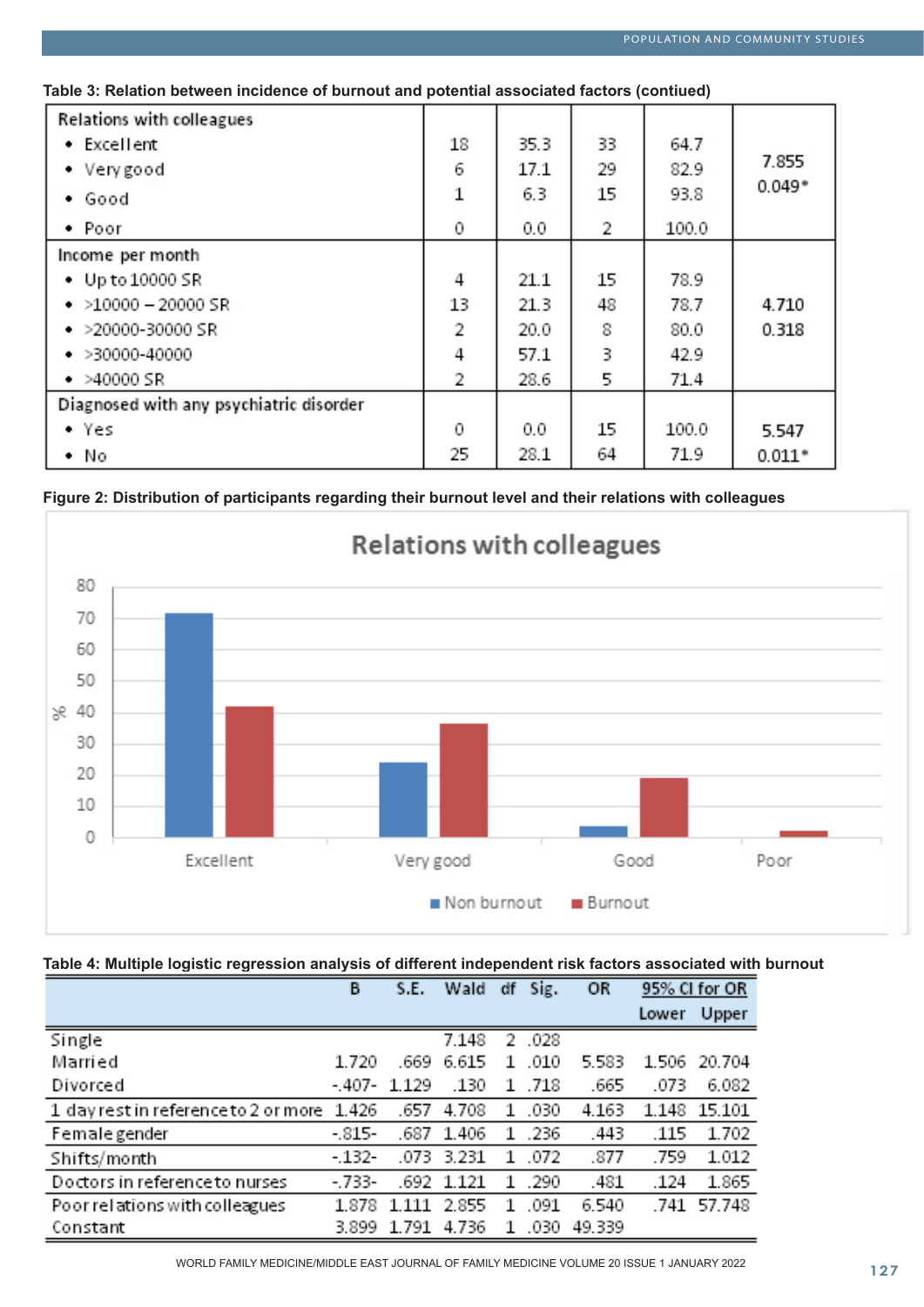#### **Discussion**

Occupation-related burnout is acknowledged as a difficult issue influencing a few groups of individuals related with the medical services industry where they experience the negative effects, diminishing their activity, and quality of life (14). Remembering this, it is imperative to unmistakably distinguish hierarchical stressors that are identified with employment burnout so as to support and encourage methodologies coordinated as a counteractive action and prevention (15).

Most of our participants suffered from low level burnout for emotional exhaustion, high level burnout for depersonalization and low personal achievement, thus the overall burnout between the study members was found among 76% of them. Higher results were found in a recent study concluding the contrasting burnout among various experts working under ED and showed a general frightening figure of 75.6% high compassion depletion, 84.4% high depersonalization, and 56.8% respondents had low personal achievement (16). Another study showed that Doctors expressed higher compassion and subjective burdenss when contrasted with medical nurses. The two groups had high tangible requests and duties at work, regardless of the low level of their self-rule. The importance of work, duty to the work environment, and instability at work were high for the two groups thus increasing the burnout level (8).

In disagreement with our study, a study in India showed that enthusiasm depletion and burnout level were typically low; the respondents scored a general moderate degree of depersonalization and moderate to low personal achievement. The sceptical and lack of concern disposition might be reflected by the steady interaction with a high volume of patients just as managing hazardous conditions more often than not. ED likewise experience the negative effects of extensive carelessness from the emergency clinic executives as for framework and workplace arrangement. With expanding consciousness of people in general and their developing requests for crisis social insurance, the staff in ED constantly move toward becoming demotivated towards work, prompting a feeling of diminished individual achievement (14).

The male gender, being married or divorced, poor relationships with colleagues, suffering from psychiatric disorders and having less rest days were significantly associated with higher levels of burnout among the study subjects. In the same respect, a study showed that male sex, having history of smoking and admission of medications for rest issue, were altogether connected with higher danger of burnout among emergency staff (17). However, different investigations revealed that females were at higher danger of burnout contrasted with males in ER divisions (18, 19).

Other studies announced in their survey that both work related issues and non-business related components such as age, sex, and lifestyle are related with burnout (20).

Howlett and others inferred that task-situated adapting was related to diminished danger of burnout, while feeling focused adapting was related to expanded risk and negative effects of burnout (21). Also, other factors related with burnout among female emergency crisis nursing staff were absence of learning and aspiration for expert advancement (22). Another study found that more youthful (≤25 years), female, non-Saudi, low experienced, working more hours, and accessible if the need arises crisis doctors working at Makkah, Riyadh, and Jeddah Saudi urban communities were bound to express high compassion weariness contrasted with others (23). In Turkey (2016), age, sexual orientation, and monetary prosperity were all noteworthy indicators for burnout among emergency crisis staff (16).

#### **Conclusions**

An large number of doctors and medical nurses working at crisis branches of emergency hospitals in Dammam had burnout disorder, especially high compassion fatigue and low personal achievement.

#### **References**

1. Salvagioni DAJ, Melanda FN, Mesas AE, Gonzalez AD, Gabani FL, Andrade SM. Physical, psychological and occupational consequences of job burnout: A systematic review of prospective studies. PloS one. 2017;12 (10): e0185781.

2. Khamisa N, Oldenburg B, Peltzer K, Ilic D. Work related stress, burnout, job satisfaction and general health of nurses. International journal of environmental research and public health. 2015;12 (1):652-66.

3. Johnson SM, Naidoo AV. A psychoeducational approach for prevention of burnout among teachers dealing with HIV/AIDS in South Africa. AIDS care. 2017;29 (1):73-8.

4. Payne N. Occupational stressors and coping as determinants of burnout in female hospice nurses. Journal of advanced nursing. 2001;33 (3):396-405.

5. General Authority for Statistic KSA sshwsgssdfer.

6. Derlet RW, Richards JR. Overcrowding in the nation's emergency departments: complex causes and disturbing effects. Annals of emergency medicine. 2000;35 (1):63- 8.

7. Abdo SA, El-Sallamy RM, El-Sherbiny AA, Kabbash IA. Burnout among physicians and nursing staff working in the emergency hospital of Tanta University, Egypt. Eastern Mediterranean health journal = La revue de sante de la Mediterranee orientale = al-Majallah al-sihhiyah li-sharq al-mutawassit. 2016;21 (12):906-15.

8. Ilic IM, Arandjelovic MZ, Jovanovic JM, Nesic MM. Relationships of work-related psychosocial risks, stress, individual factors and burnout - Questionnaire survey among emergency physicians and nurses. Medycyna pracy. 2017;68 (2):167-78.

9. Hamdan M, Hamra AA. Burnout among workers in emergency Departments in Palestinian hospitals: prevalence and associated factors. BMC health services research. 2017;17 (1):407.